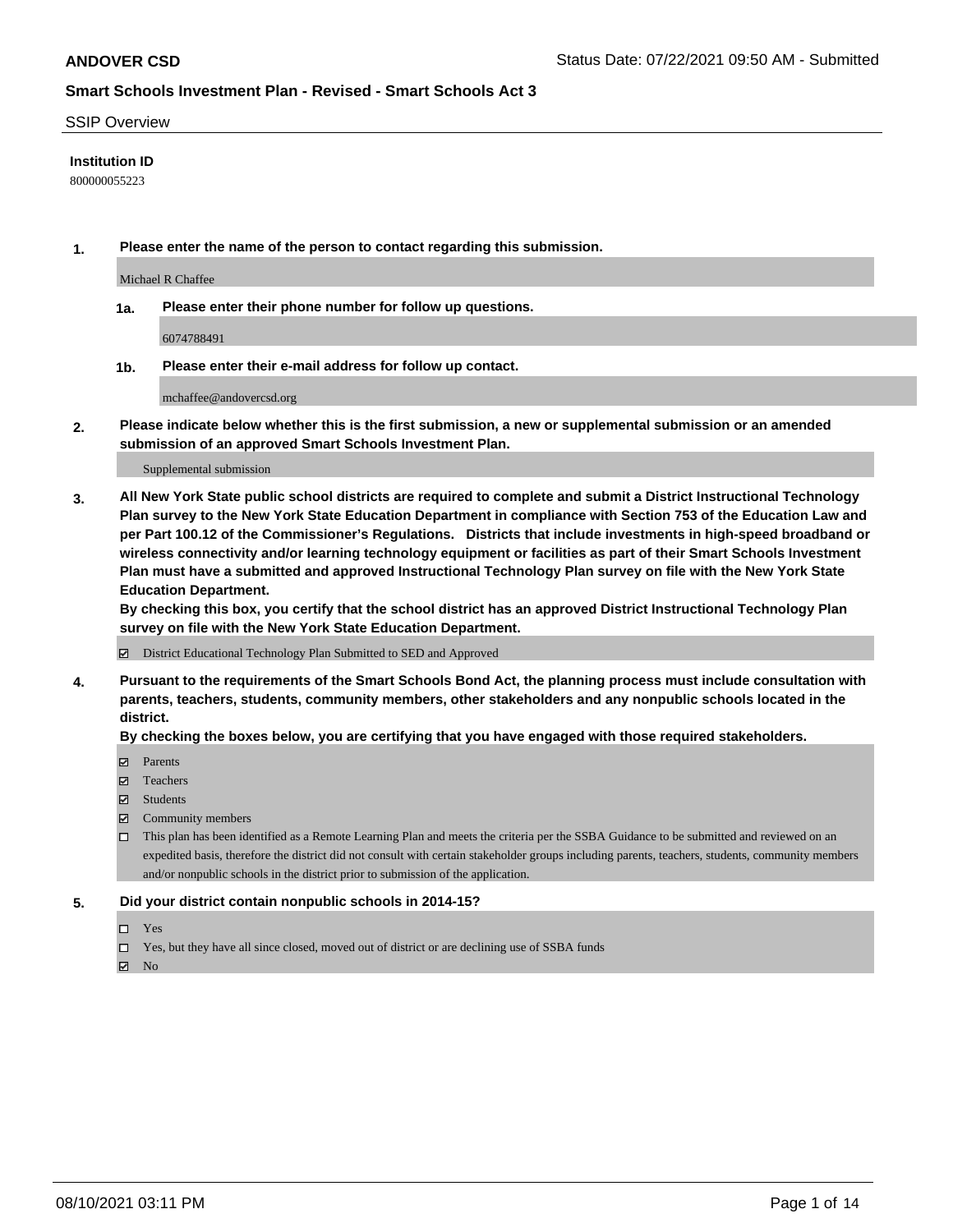#### SSIP Overview

**6. Certify that the following required steps have taken place by checking the boxes below:**

- The district developed and the school board approved a preliminary Smart Schools Investment Plan.
- The preliminary plan was posted on the district website for at least 30 days. The district included an address to which any written comments on the plan should be sent.
- $\boxtimes$  The school board conducted a hearing that enabled stakeholders to respond to the preliminary plan. This hearing may have occured as part of a normal Board meeting, but adequate notice of the event must have been provided through local media and the district website for at least two weeks prior to the meeting.
- The district prepared a final plan for school board approval and such plan has been approved by the school board.
- $\boxtimes$  The final proposed plan that has been submitted has been posted on the district's website.
- This Plan has been identified as a Remote Learning Plan and meets the criteria per the SSBA Guidance to be submitted and reviewed on an expedited basis, therefore this plan has not met certain stakeholder engagement requirements including, consulting with nonpublic schools in advance of plan submission, having the school board conduct a hearing on the plan and/or posting the plan to the district website for a minimum of 30 days. This district will post the Remote Learning Plan to the district's website upon submission of the application.
- **6a. Please upload the proposed Smart Schools Investment Plan (SSIP) that was posted on the district's website, along with any supporting materials. Note that this should be different than your recently submitted Educational Technology Survey. The Final SSIP, as approved by the School Board, should also be posted on the website and remain there during the course of the projects contained therein.**

Attachment B 2021.txt ACS SSIP 2021.docx

**6b. Enter the webpage address where the final Smart Schools Investment Plan is posted. The Plan should remain posted for the life of the included projects.**

https://core-docs.s3.amazonaws.com/documents/asset/uploaded\_file/1181951/Smart\_Schools\_Investment\_Plan\_-\_2021.pdf

**7. Please enter an estimate of the total number of students and staff that will benefit from this Smart Schools Investment Plan based on the cumulative projects submitted to date.**

370

**8. An LEA/School District may partner with one or more other LEA/School Districts to form a consortium to pool Smart Schools Bond Act funds for a project that meets all other Smart School Bond Act requirements. Each school district participating in the consortium will need to file an approved Smart Schools Investment Plan for the project and submit a signed Memorandum of Understanding that sets forth the details of the consortium including the roles of each respective district.**

 $\Box$  The district plans to participate in a consortium to partner with other school district(s) to implement a Smart Schools project.

**9. Please enter the name and 6-digit SED Code for each LEA/School District participating in the Consortium.**

| <b>Partner LEA/District</b> | <b>ISED BEDS Code</b> |
|-----------------------------|-----------------------|
| (No Response)               | (No Response)         |

**10. Please upload a signed Memorandum of Understanding with all of the participating Consortium partners.**

(No Response)

**11. Your district's Smart Schools Bond Act Allocation is:**

\$449,583

**12. Final 2014-15 BEDS Enrollment to calculate Nonpublic Sharing Requirement**

|            | Public Enrollment | Nonpublic Enrollment | <b>Total Enrollment</b> | Nonpublic Percentage |
|------------|-------------------|----------------------|-------------------------|----------------------|
| Enrollment | 318               |                      | 0.00                    | 0.00                 |

**13. This table compares each category budget total, as entered in that category's page, to the total expenditures listed**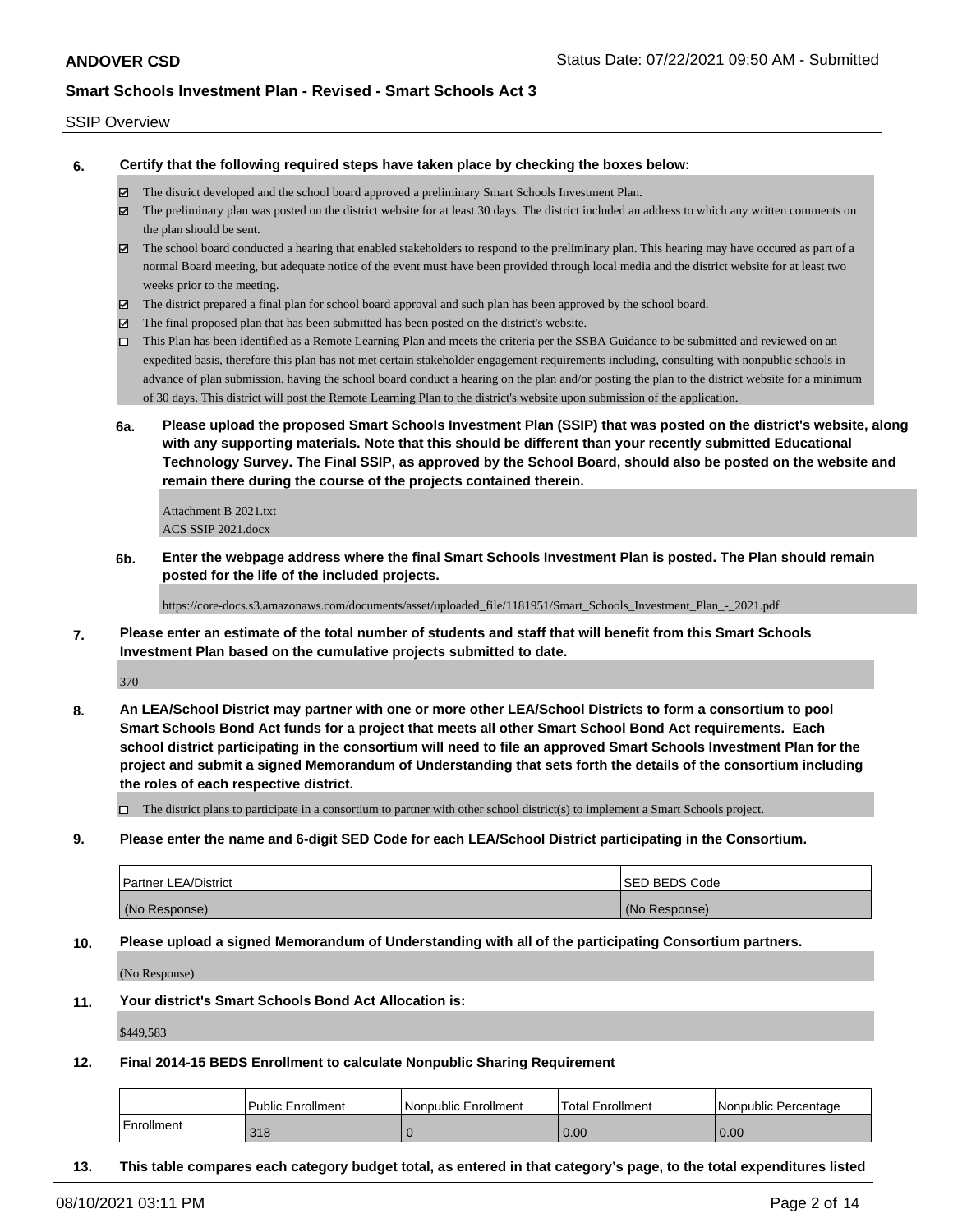SSIP Overview

# **in the category's expenditure table. Any discrepancies between the two must be resolved before submission.**

|                                                 | Sub-Allocations | <b>Expenditure Totals</b> | <b>Difference</b> |
|-------------------------------------------------|-----------------|---------------------------|-------------------|
| <b>School Connectivity</b>                      | 0.00            | 0.00                      | 0.00              |
| <b>Connectivity Projects for</b><br>Communities | 0.00            | 0.00                      | 0.00              |
| <b>Classroom Technology</b>                     | 111,300.00      | 111,300.00                | 0.00              |
| Pre-Kindergarten Classrooms                     | 0.00            | 0.00                      | 0.00              |
| Replace Transportable<br><b>Classrooms</b>      | 0.00            | 0.00                      | 0.00              |
| High-Tech Security Features                     | 0.00            | 0.00                      | 0.00              |
| Nonpublic Loan                                  | 0.00            | 0.00                      | 0.00              |
| Totals:                                         | 111,300         | 111,300                   | 0                 |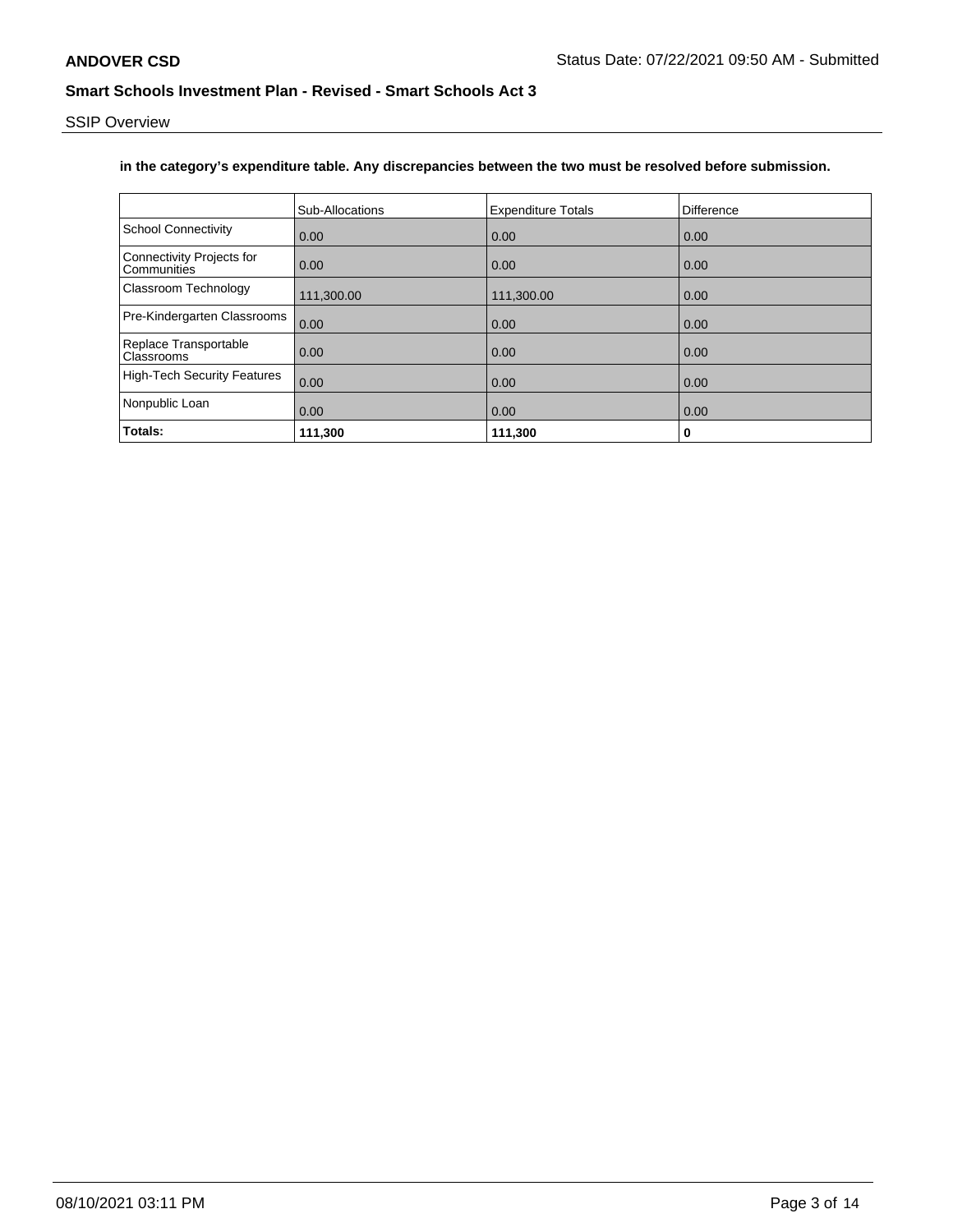School Connectivity

- **1. In order for students and faculty to receive the maximum benefit from the technology made available under the Smart Schools Bond Act, their school buildings must possess sufficient connectivity infrastructure to ensure that devices can be used during the school day. Smart Schools Investment Plans must demonstrate that:**
	- **• sufficient infrastructure that meets the Federal Communications Commission's 100 Mbps per 1,000 students standard currently exists in the buildings where new devices will be deployed, or**
	- **• is a planned use of a portion of Smart Schools Bond Act funds, or**
	- **• is under development through another funding source.**

**Smart Schools Bond Act funds used for technology infrastructure or classroom technology investments must increase the number of school buildings that meet or exceed the minimum speed standard of 100 Mbps per 1,000 students and staff within 12 months. This standard may be met on either a contracted 24/7 firm service or a "burstable" capability. If the standard is met under the burstable criteria, it must be:**

**1. Specifically codified in a service contract with a provider, and**

**2. Guaranteed to be available to all students and devices as needed, particularly during periods of high demand, such as computer-based testing (CBT) periods.**

**Please describe how your district already meets or is planning to meet this standard within 12 months of plan submission.**

(No Response)

**1a. If a district believes that it will be impossible to meet this standard within 12 months, it may apply for a waiver of this requirement, as described on the Smart Schools website. The waiver must be filed and approved by SED prior to submitting this survey.**

 $\Box$  By checking this box, you are certifying that the school district has an approved waiver of this requirement on file with the New York State Education Department.

**2. Connectivity Speed Calculator (Required). If the district currently meets the required speed, enter "Currently Met" in the last box: Expected Date When Required Speed Will be Met.**

|                  | l Number of     | Required Speed | Current Speed in | Expected Speed  | Expected Date                           |
|------------------|-----------------|----------------|------------------|-----------------|-----------------------------------------|
|                  | <b>Students</b> | In Mbps        | l Mbps           | to be Attained  | When Required                           |
|                  |                 |                |                  |                 | l Within 12 Months ISpeed Will be Met l |
| Calculated Speed | (No Response)   | 0.00           | (No Response)    | l (No Response) | l (No Response)                         |

**3. Describe how you intend to use Smart Schools Bond Act funds for high-speed broadband and/or wireless connectivity projects in school buildings.**

(No Response)

**4. Describe the linkage between the district's District Instructional Technology Plan and how the proposed projects will improve teaching and learning. (There should be a link between your response to this question and your responses to Question 1 in Section IV - NYSED Initiatives Alignment: "Explain how the district use of instructional technology will serve as a part of a comprehensive and sustained effort to support rigorous academic standards attainment and performance improvement for students."** 

**Your answer should also align with your answers to the questions in Section II - Strategic Technology Planning and the associated Action Steps in Section III - Action Plan.)**

(No Response)

**5. If the district wishes to have students and staff access the Internet from wireless devices within the school building, or in close proximity to it, it must first ensure that it has a robust Wi-Fi network in place that has sufficient bandwidth to meet user demand.**

**Please describe how you have quantified this demand and how you plan to meet this demand.**

(No Response)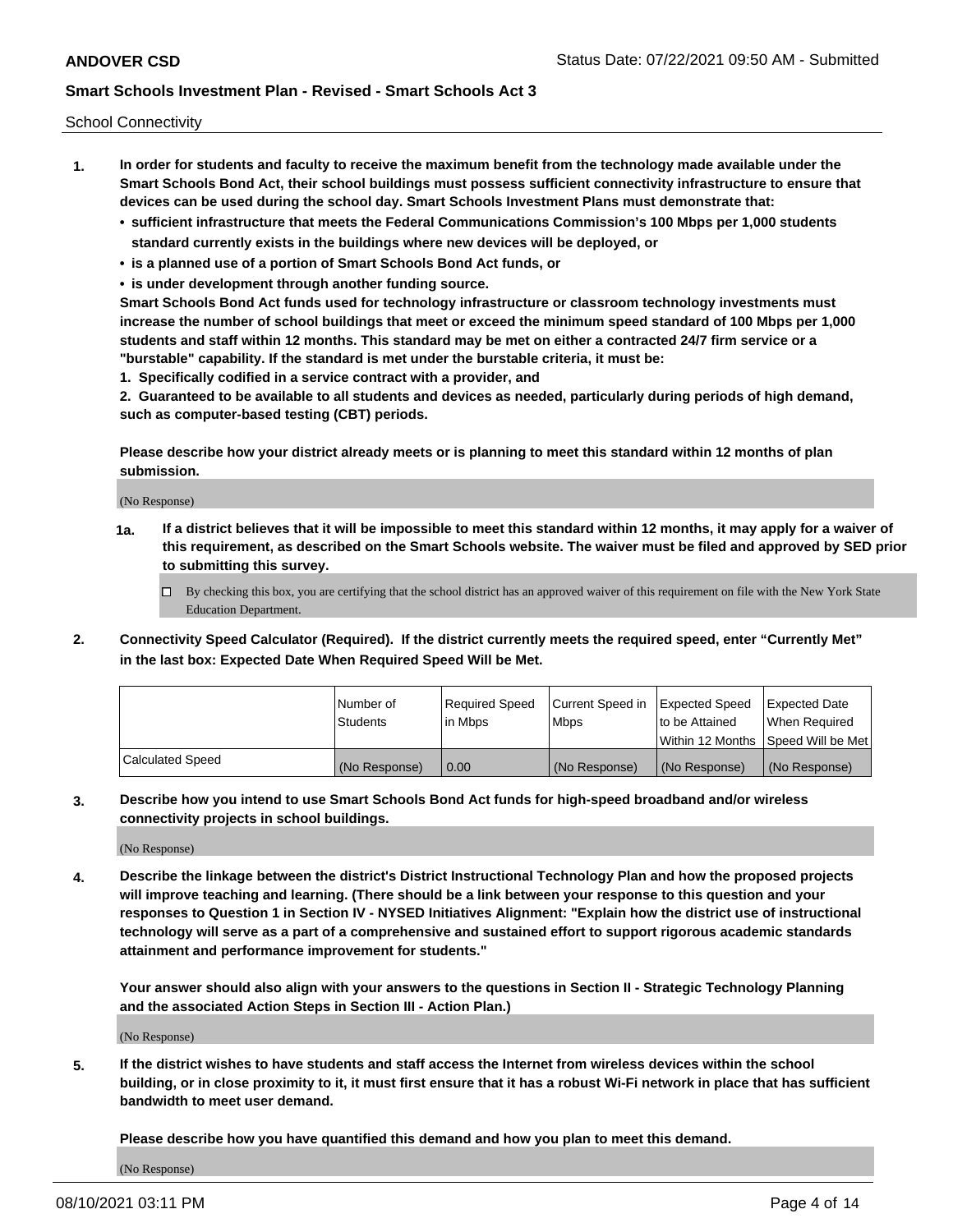School Connectivity

**6. Smart Schools plans with any expenditures in the School Connectivity category require a project number from the Office of Facilities Planning. Districts must submit an SSBA LOI and receive project numbers prior to submitting the SSIP. As indicated on the LOI, some projects may be eligible for a streamlined review and will not require a building permit.**

**Please indicate on a separate row each project number given to you by the Office of Facilities Planning.**

| Project Number |  |
|----------------|--|
| (No Response)  |  |

**7. Certain high-tech security and connectivity infrastructure projects may be eligible for an expedited review process as determined by the Office of Facilities Planning.**

### **Was your project deemed eligible for streamlined review?**

(No Response)

### **8. Include the name and license number of the architect or engineer of record.**

| Name          | License Number |
|---------------|----------------|
| (No Response) | (No Response)  |

### **9. Public Expenditures – Loanable (Counts toward the nonpublic loan calculation)**

| Select the allowable expenditure type.<br>Repeat to add another item under each type. | <b>PUBLIC</b> Items to be<br>l Purchased | Quantity         | l Cost Per Item  | <b>Total Cost</b> |
|---------------------------------------------------------------------------------------|------------------------------------------|------------------|------------------|-------------------|
| (No Response)                                                                         | (No Response)                            | (No<br>Response) | (No<br>Response) | 0.00              |
|                                                                                       |                                          | 0                | 0.00             |                   |

### **10. Public Expenditures – Non-Loanable (Does not count toward nonpublic loan calculation)**

| Select the allowable expenditure<br>type.<br>Repeat to add another item under<br>each type. | <b>PUBLIC</b> Items to be purchased | Quantity      | Cost per Item | <b>Total Cost</b> |
|---------------------------------------------------------------------------------------------|-------------------------------------|---------------|---------------|-------------------|
| (No Response)                                                                               | (No Response)                       | (No Response) | (No Response) | 0.00              |
|                                                                                             |                                     |               | 0.00          |                   |

#### **11. Final 2014-15 BEDS Enrollment to calculate Nonpublic Sharing Requirement (no changes allowed.)**

|            | Public Enrollment | l Nonpublic Enrollment | <b>Total Enrollment</b> | Nonpublic Percentage |
|------------|-------------------|------------------------|-------------------------|----------------------|
| Enrollment | 318               |                        | 0.00                    | 0.00                 |

#### **12. Total Public Budget - Loanable (Counts toward the nonpublic loan calculation)**

|                                               | Public Allocations | <b>Estimated Nonpublic Loan</b><br>Amount | Estimated Total Sub-Allocations |
|-----------------------------------------------|--------------------|-------------------------------------------|---------------------------------|
| Network/Access Costs                          | (No Response)      | 0.00                                      | 0.00                            |
| School Internal Connections and<br>Components | (No Response)      | 0.00                                      | 0.00                            |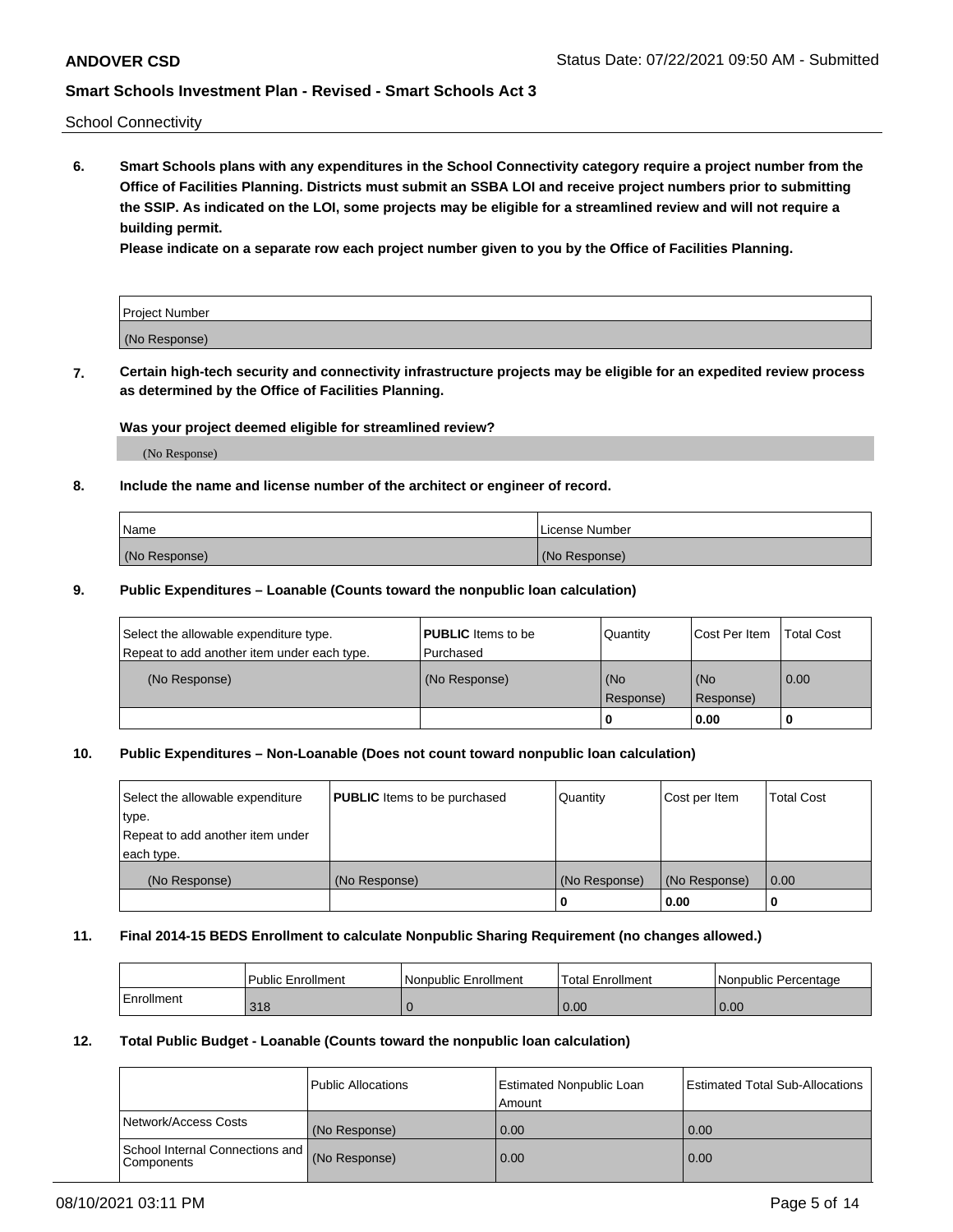School Connectivity

|         | Public Allocations | <b>Estimated Nonpublic Loan</b><br>Amount | <b>Estimated Total Sub-Allocations</b> |
|---------|--------------------|-------------------------------------------|----------------------------------------|
| l Other | (No Response)      | 0.00                                      | 0.00                                   |
| Totals: | 0.00               | 0                                         |                                        |

# **13. Total Public Budget – Non-Loanable (Does not count toward the nonpublic loan calculation)**

|                                                   | Sub-<br>Allocation |
|---------------------------------------------------|--------------------|
| Network/Access Costs                              | (No Response)      |
| <b>Outside Plant Costs</b>                        | (No Response)      |
| <b>School Internal Connections and Components</b> | (No Response)      |
| Professional Services                             | (No Response)      |
| Testing                                           | (No Response)      |
| <b>Other Upfront Costs</b>                        | (No Response)      |
| <b>Other Costs</b>                                | (No Response)      |
| <b>Totals:</b>                                    | 0.00               |

# **14. School Connectivity Totals**

|                          | Total Sub-Allocations |
|--------------------------|-----------------------|
| Total Loanable Items     | 0.00                  |
| Total Non-Ioanable Items | 0.00                  |
| Totals:                  | 0                     |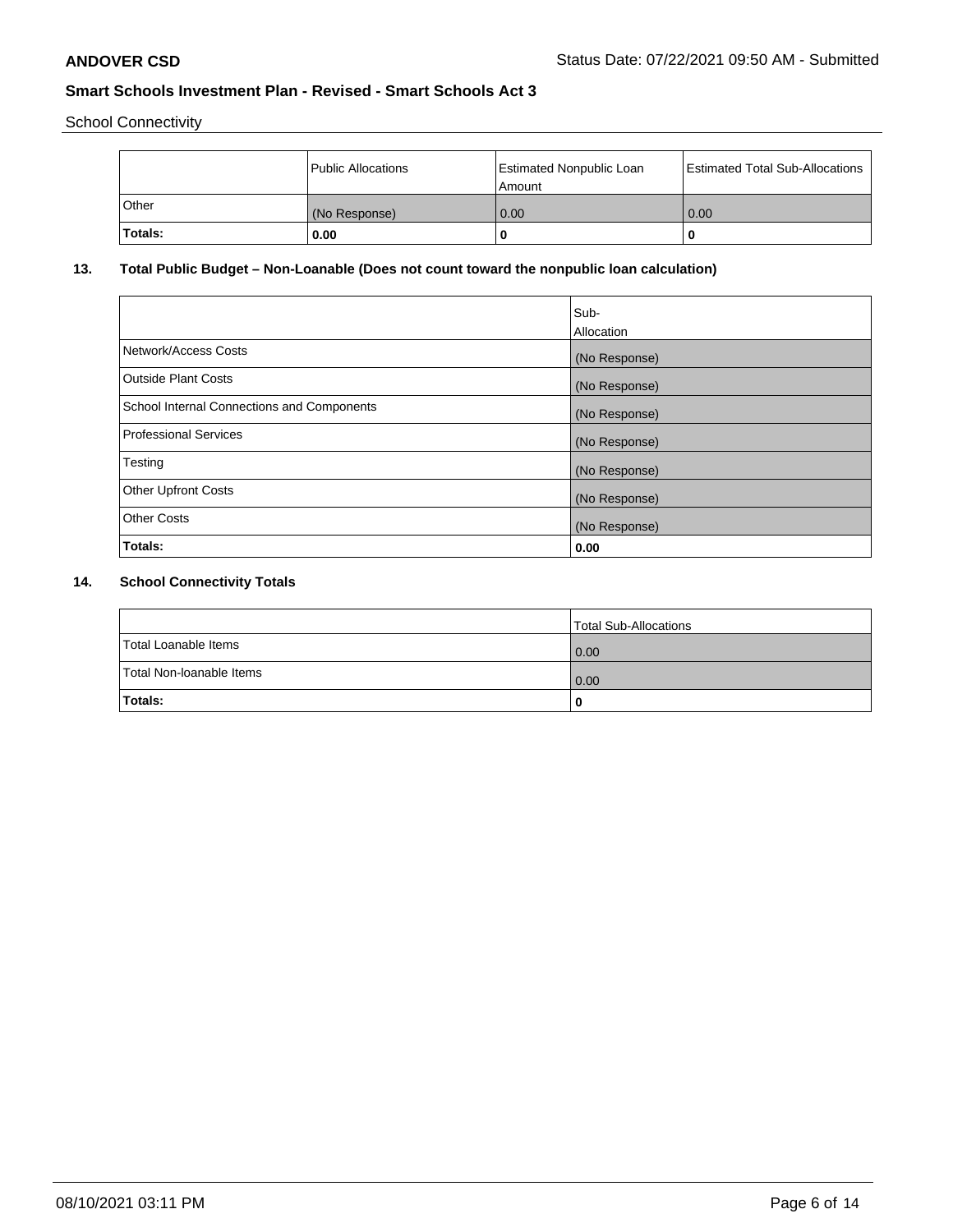Community Connectivity (Broadband and Wireless)

**1. Describe how you intend to use Smart Schools Bond Act funds for high-speed broadband and/or wireless connectivity projects in the community.**

(No Response)

**2. Please describe how the proposed project(s) will promote student achievement and increase student and/or staff access to the Internet in a manner that enhances student learning and/or instruction outside of the school day and/or school building.**

(No Response)

**3. Community connectivity projects must comply with all the necessary local building codes and regulations (building and related permits are not required prior to plan submission).**

 $\Box$  I certify that we will comply with all the necessary local building codes and regulations.

**4. Please describe the physical location of the proposed investment.**

(No Response)

**5. Please provide the initial list of partners participating in the Community Connectivity Broadband Project, along with their Federal Tax Identification (Employer Identification) number.**

| <b>Project Partners</b> | l Federal ID # |
|-------------------------|----------------|
| (No Response)           | (No Response)  |

**6. Please detail the type, quantity, per unit cost and total cost of the eligible items under each sub-category.**

| Select the allowable expenditure | Item to be purchased | Quantity      | Cost per Item | <b>Total Cost</b> |
|----------------------------------|----------------------|---------------|---------------|-------------------|
| type.                            |                      |               |               |                   |
| Repeat to add another item under |                      |               |               |                   |
| each type.                       |                      |               |               |                   |
| (No Response)                    | (No Response)        | (No Response) | (No Response) | 0.00              |
|                                  |                      | o             | 0.00          |                   |

**7. If you are submitting an allocation for Community Connectivity, complete this table.**

**Note that the calculated Total at the bottom of the table must equal the Total allocation for this category that you entered in the SSIP Overview overall budget.**

|                                    | Sub-Allocation |
|------------------------------------|----------------|
| Network/Access Costs               | (No Response)  |
| Outside Plant Costs                | (No Response)  |
| <b>Tower Costs</b>                 | (No Response)  |
| <b>Customer Premises Equipment</b> | (No Response)  |
| <b>Professional Services</b>       | (No Response)  |
| Testing                            | (No Response)  |
| <b>Other Upfront Costs</b>         | (No Response)  |
| <b>Other Costs</b>                 | (No Response)  |
| Totals:                            | 0.00           |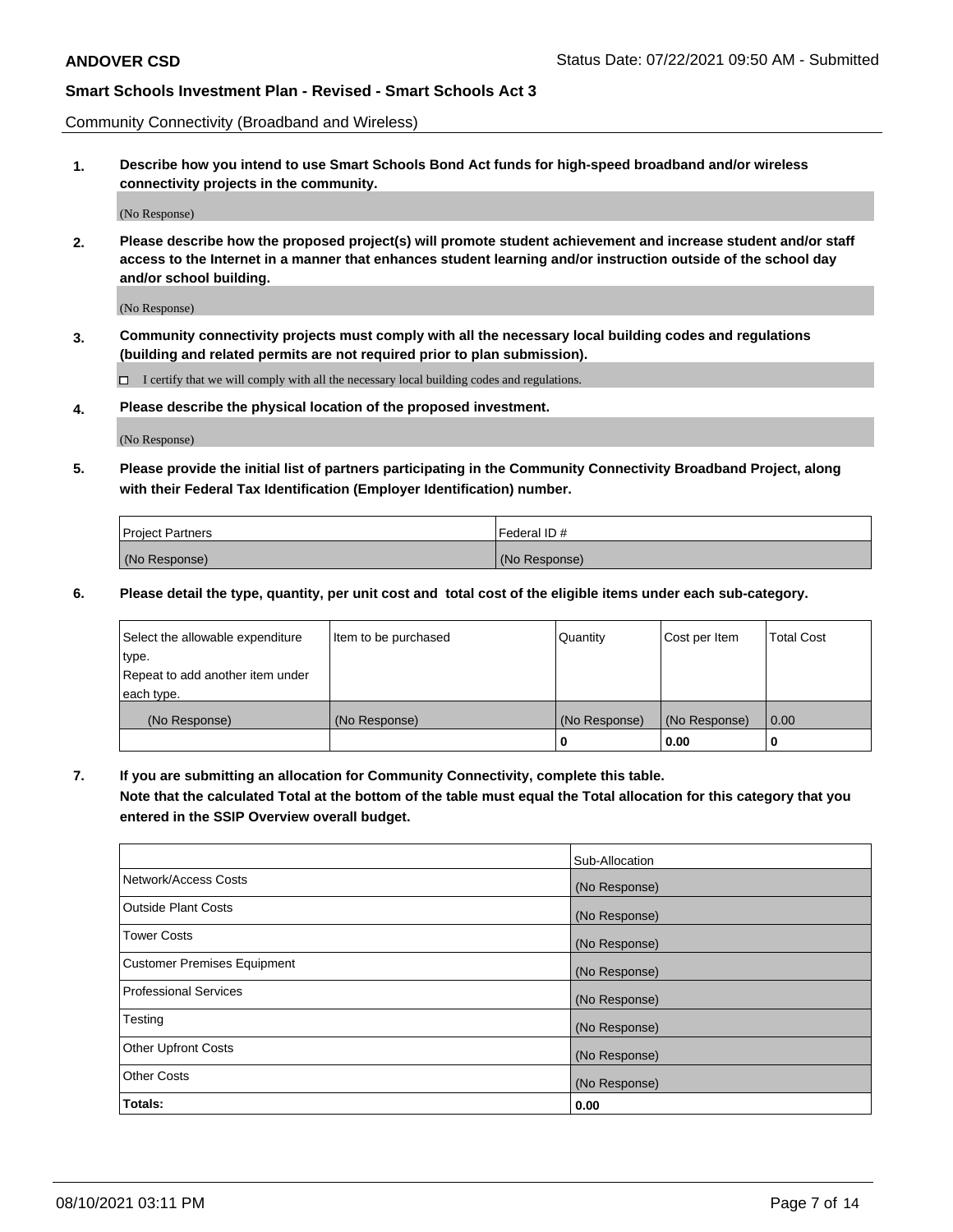### Classroom Learning Technology

**1. In order for students and faculty to receive the maximum benefit from the technology made available under the Smart Schools Bond Act, their school buildings must possess sufficient connectivity infrastructure to ensure that devices can be used during the school day. Smart Schools Investment Plans must demonstrate that sufficient infrastructure that meets the Federal Communications Commission's 100 Mbps per 1,000 students standard currently exists in the buildings where new devices will be deployed, or is a planned use of a portion of Smart Schools Bond Act funds, or is under development through another funding source. Smart Schools Bond Act funds used for technology infrastructure or classroom technology investments must increase the number of school buildings that meet or exceed the minimum speed standard of 100 Mbps per 1,000 students and staff within 12 months. This standard may be met on either a contracted 24/7 firm service or a "burstable" capability. If the standard is met under the burstable criteria, it must be:**

**1. Specifically codified in a service contract with a provider, and**

**2. Guaranteed to be available to all students and devices as needed, particularly during periods of high demand, such as computer-based testing (CBT) periods.**

**Please describe how your district already meets or is planning to meet this standard within 12 months of plan submission.**

District meets the100 Mbps per 1,000 students standard.

- **1a. If a district believes that it will be impossible to meet this standard within 12 months, it may apply for a waiver of this requirement, as described on the Smart Schools website. The waiver must be filed and approved by SED prior to submitting this survey.**
	- By checking this box, you are certifying that the school district has an approved waiver of this requirement on file with the New York State Education Department.
- **2. Connectivity Speed Calculator (Required). If the district currently meets the required speed, enter "Currently Met" in the last box: Expected Date When Required Speed Will be Met.**

|                         | l Number of     | Required Speed | Current Speed in | Expected Speed | Expected Date                        |
|-------------------------|-----------------|----------------|------------------|----------------|--------------------------------------|
|                         | <b>Students</b> | l in Mbps      | l Mbps           | to be Attained | When Required                        |
|                         |                 |                |                  |                | Within 12 Months 1Speed Will be Met1 |
| <b>Calculated Speed</b> | 302             | 30.20          | 100              | 100            | currently met                        |

**3. If the district wishes to have students and staff access the Internet from wireless devices within the school building, or in close proximity to it, it must first ensure that it has a robust Wi-Fi network in place that has sufficient bandwidth to meet user demand.**

**Please describe how you have quantified this demand and how you plan to meet this demand.**

We have Cisco Wireless radios in every classroom.

**4. All New York State public school districts are required to complete and submit an Instructional Technology Plan survey to the New York State Education Department in compliance with Section 753 of the Education Law and per Part 100.12 of the Commissioner's Regulations.**

**Districts that include educational technology purchases as part of their Smart Schools Investment Plan must have a submitted and approved Instructional Technology Plan survey on file with the New York State Education Department.**

- By checking this box, you are certifying that the school district has an approved Instructional Technology Plan survey on file with the New York State Education Department.
- **5. Describe the devices you intend to purchase and their compatibility with existing or planned platforms or systems. Specifically address the adequacy of each facility's electrical, HVAC and other infrastructure necessary to install and support the operation of the planned technology.**

Clear Touch Interactive boards are compatible with the existing wi-fi network and hardwired network.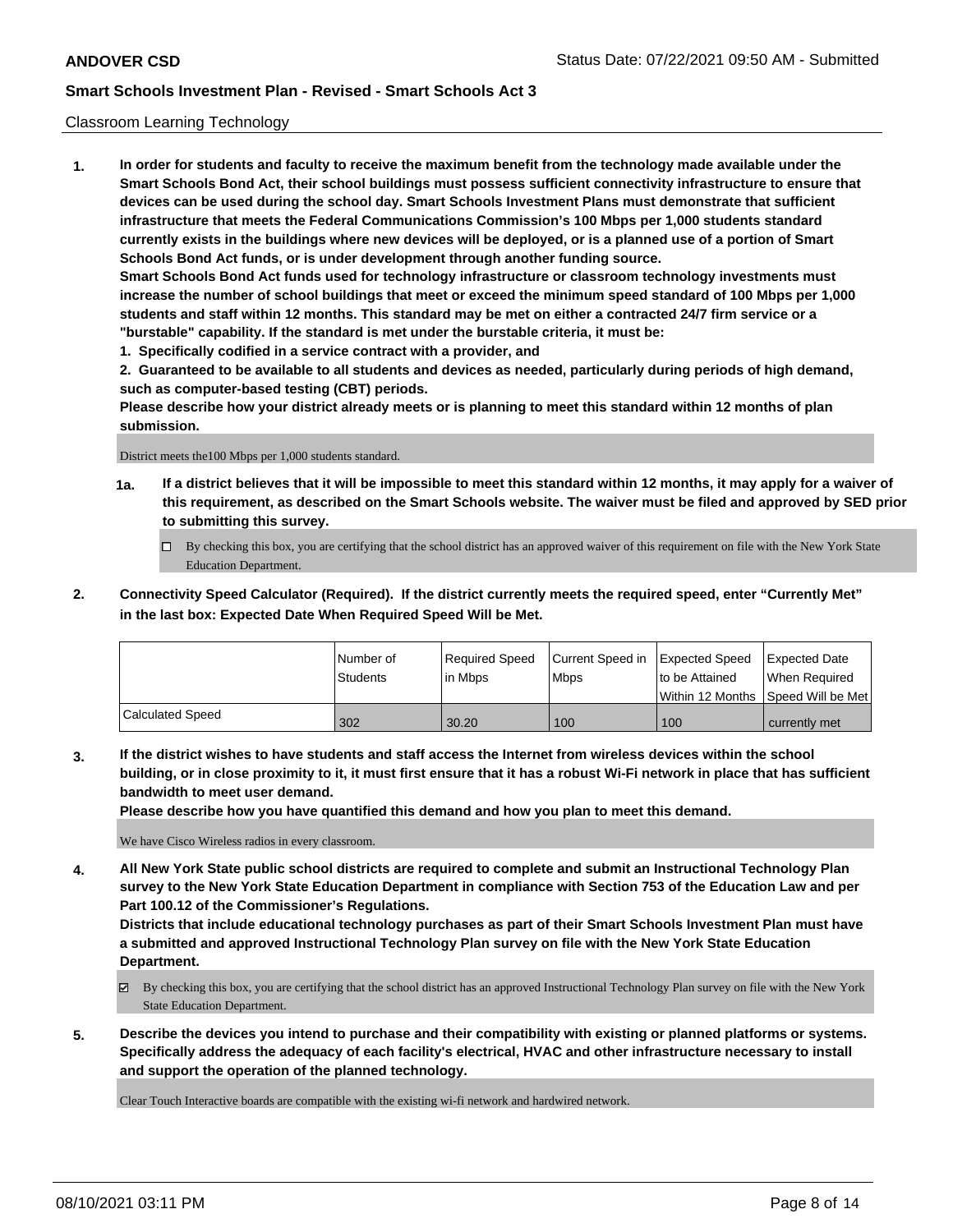### Classroom Learning Technology

- **6. Describe how the proposed technology purchases will:**
	- **> enhance differentiated instruction;**
	- **> expand student learning inside and outside the classroom;**
	- **> benefit students with disabilities and English language learners; and**
	- **> contribute to the reduction of other learning gaps that have been identified within the district.**

**The expectation is that districts will place a priority on addressing the needs of students who struggle to succeed in a rigorous curriculum. Responses in this section should specifically address this concern and align with the district's Instructional Technology Plan (in particular Question 2 of E. Curriculum and Instruction: "Does the district's instructional technology plan address the needs of students with disabilities to ensure equitable access to instruction, materials and assessments?" and Question 3 of the same section: "Does the district's instructional technology plan address the provision of assistive technology specifically for students with disabilities to ensure access to and participation in the general curriculum?")**

**In addition, describe how the district ensures equitable access to instruction, materials and assessments and participation in the general curriculum for both SWD and English Language Learners/Multilingual Learners (ELL/MLL) students.**

**Please note: If this plan has been identified as a Remote Learning Plan to be submitted and reviewed on an expedited basis, the district should explain how this plan will facilitate remote and hybrid learning, in lieu of responding to the question above.**

| <b>Technology</b> | <b>Cost Per Item</b> | Number of<br>items | <b>Enhance</b><br>differentiated<br>instruction                                                                                                                                                                                                                                                                                                                          | <b>Expand Student</b><br><b>Learning inside</b><br>and outside the<br>classroom                                                                                                                                                                                                                                   | <b>Benefit Students Contribute to</b><br>with<br><b>Disabilities:</b>                                                                                                                                                                                                                                                                                                                                                                                                | the reduction of<br>learning gaps                                                                                                                                                                                                                                                                                                                                                                                                      | <b>Total Dollar</b><br><b>Amount</b> |
|-------------------|----------------------|--------------------|--------------------------------------------------------------------------------------------------------------------------------------------------------------------------------------------------------------------------------------------------------------------------------------------------------------------------------------------------------------------------|-------------------------------------------------------------------------------------------------------------------------------------------------------------------------------------------------------------------------------------------------------------------------------------------------------------------|----------------------------------------------------------------------------------------------------------------------------------------------------------------------------------------------------------------------------------------------------------------------------------------------------------------------------------------------------------------------------------------------------------------------------------------------------------------------|----------------------------------------------------------------------------------------------------------------------------------------------------------------------------------------------------------------------------------------------------------------------------------------------------------------------------------------------------------------------------------------------------------------------------------------|--------------------------------------|
| Interactive TVs   | \$5,300.00           | 21                 | * Teachers are<br>able to share<br>their screen with<br>students in-<br>person/remote.<br>Through various<br>avenues and<br>resources<br>provided by the<br>TV differentiated deliver their<br>instruction is<br>easily obtained<br>through best<br>instructional<br>practices and<br>interactive<br>software where<br>both naturally<br>lend to improved<br>engagement. | * Through the<br>Zoom platform<br>teachers are able<br>to share their<br>screen and write<br>on the interactive<br>TV in order to<br>instruction in any interactive TV.<br>content area.<br>*Teachers/studen 1 Assessments<br>ts are able to<br>share their work<br>and/or watch<br>instruction, in<br>real time. | * Instructional<br>material can be<br>presented in<br>various forms:<br>audio, video,<br>touch, mutli-<br>sensory, etc<br>*Instruction can<br>also be<br>differentiated<br>through various<br>software<br>programs<br>performed<br>through the<br>*Informal/Forma<br>will be able to<br>meet all SPED<br>accommodations<br>and<br>modifications. *<br><b>Teachers</b><br>enhance their<br>volume for those<br>students who<br>struggle through<br>the pairing of the | * Through<br>improved student<br>engagement,<br>students will<br>naturally begin<br>to fill gaps.<br>*AIS/SPED<br>teachers will be<br>able to<br>differentiate<br>material easier,<br>faster, and more<br>engaging.<br>*Informal/Forma<br>1 Assessments<br>will be able to<br>meet all SPED<br>accommodations<br>and<br>modifications.<br>*RtI/CAT team<br>will be able to<br>analyze data in<br>more<br>efficient/effectiv<br>e ways. | \$111,300.00                         |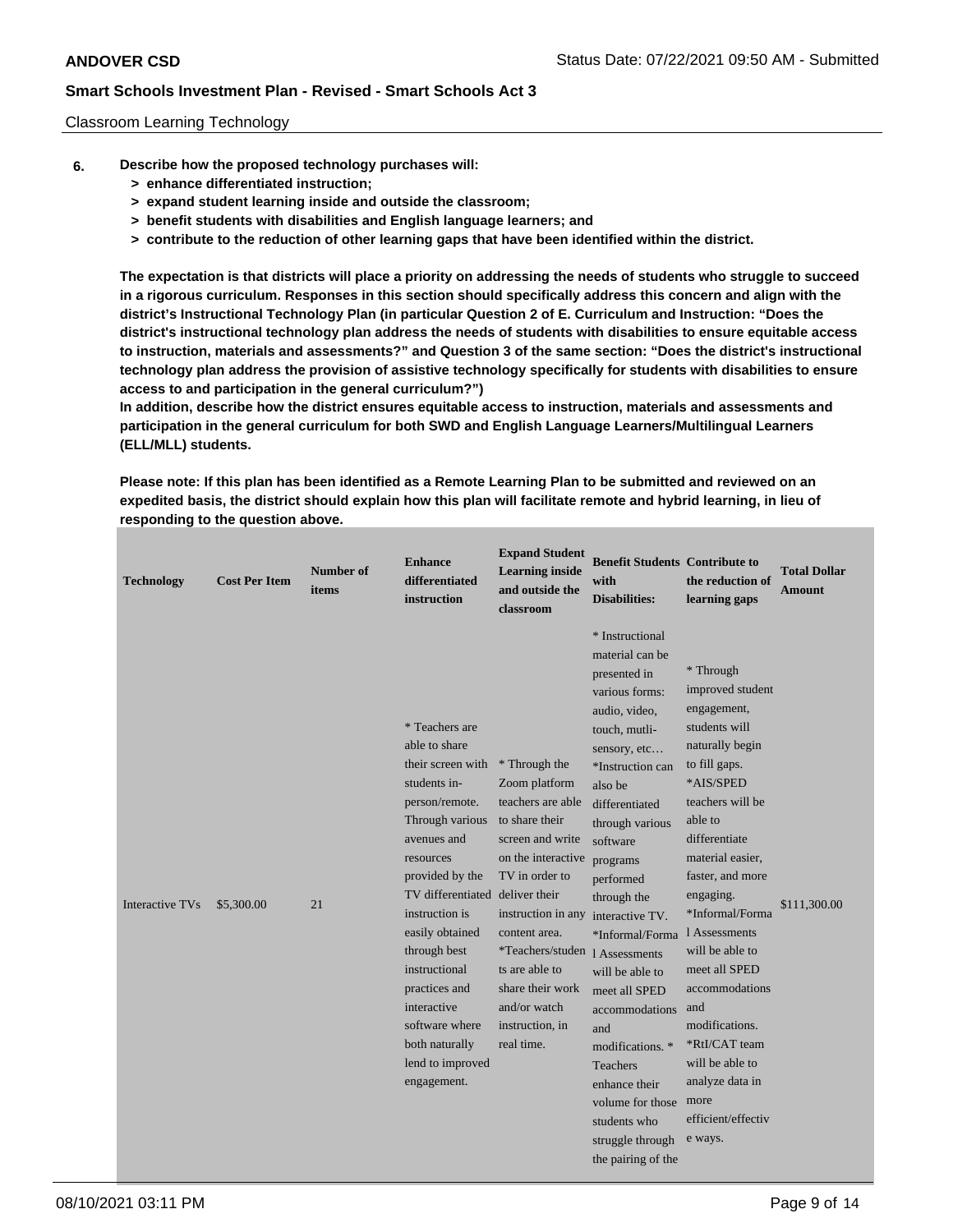Classroom Learning Technology

| TV and Light |  |
|--------------|--|
| Speed sounds |  |
| system.      |  |

**7. Where appropriate, describe how the proposed technology purchases will enhance ongoing communication with parents and other stakeholders and help the district facilitate technology-based regional partnerships, including distance learning and other efforts.**

ClearTouch Interactive TVs will be available for in house community instruction. Interactive TVs will also allow for distance learning through the use of Zoom instruction with students and Community members outside the physical school building as well as allow for classroom instruction from virtual instructors and virtual filed trips.

**8. Describe the district's plan to provide professional development to ensure that administrators, teachers and staff can employ the technology purchased to enhance instruction successfully.**

**Note: This response should be aligned and expanded upon in accordance with your district's response to Question 1 of F. Professional Development of your Instructional Technology Plan: "Please provide a summary of professional development offered to teachers and staff, for the time period covered by this plan, to support technology to enhance teaching and learning. Please include topics, audience and method of delivery within your summary."**

**Please note: If this plan has been identified as a Remote Learning Plan to be submitted and reviewed on an expedited basis, the district should provide a statement confirming that the district has provided or will provide professional development on these devices to its staff, in lieu of responding to the question above.**

Professional Development for operating and using the Interactive boards as well as PD on instruction delivery will be provided by CA-Boces The Professional Development will be offered at the beginning and throughout the school year. Topics will cover the use and capabilities of the Interactive TVs as well as training in the various software packages included with them. Professional Development will also include Zoom refresher courses to aid in the use of Distance Learning utilizing the Interactive TVs.

- **9. Districts must contact one of the SUNY/CUNY teacher preparation programs listed on the document on the left side of the page that supplies the largest number of the district's new teachers to request advice on innovative uses and best practices at the intersection of pedagogy and educational technology.**
	- By checking this box, you certify that you have contacted the SUNY/CUNY teacher preparation program that supplies the largest number of your new teachers to request advice on these issues.
	- **9a. Please enter the name of the SUNY or CUNY Institution that you contacted.**

Suny Geneseo

**9b. Enter the primary Institution phone number.**

585-245-5264

**9c. Enter the name of the contact person with whom you consulted and/or will be collaborating with on innovative uses of technology and best practices.**

Dr. Showers

- **10. To ensure the sustainability of technology purchases made with Smart Schools funds, districts must demonstrate a long-term plan to maintain and replace technology purchases supported by Smart Schools Bond Act funds. This sustainability plan shall demonstrate a district's capacity to support recurring costs of use that are ineligible for Smart Schools Bond Act funding such as device maintenance, technical support, Internet and wireless fees, maintenance of hotspots, staff professional development, building maintenance and the replacement of incidental items. Further, such a sustainability plan shall include a long-term plan for the replacement of purchased devices and equipment at the end of their useful life with other funding sources.**
	- By checking this box, you certify that the district has a sustainability plan as described above.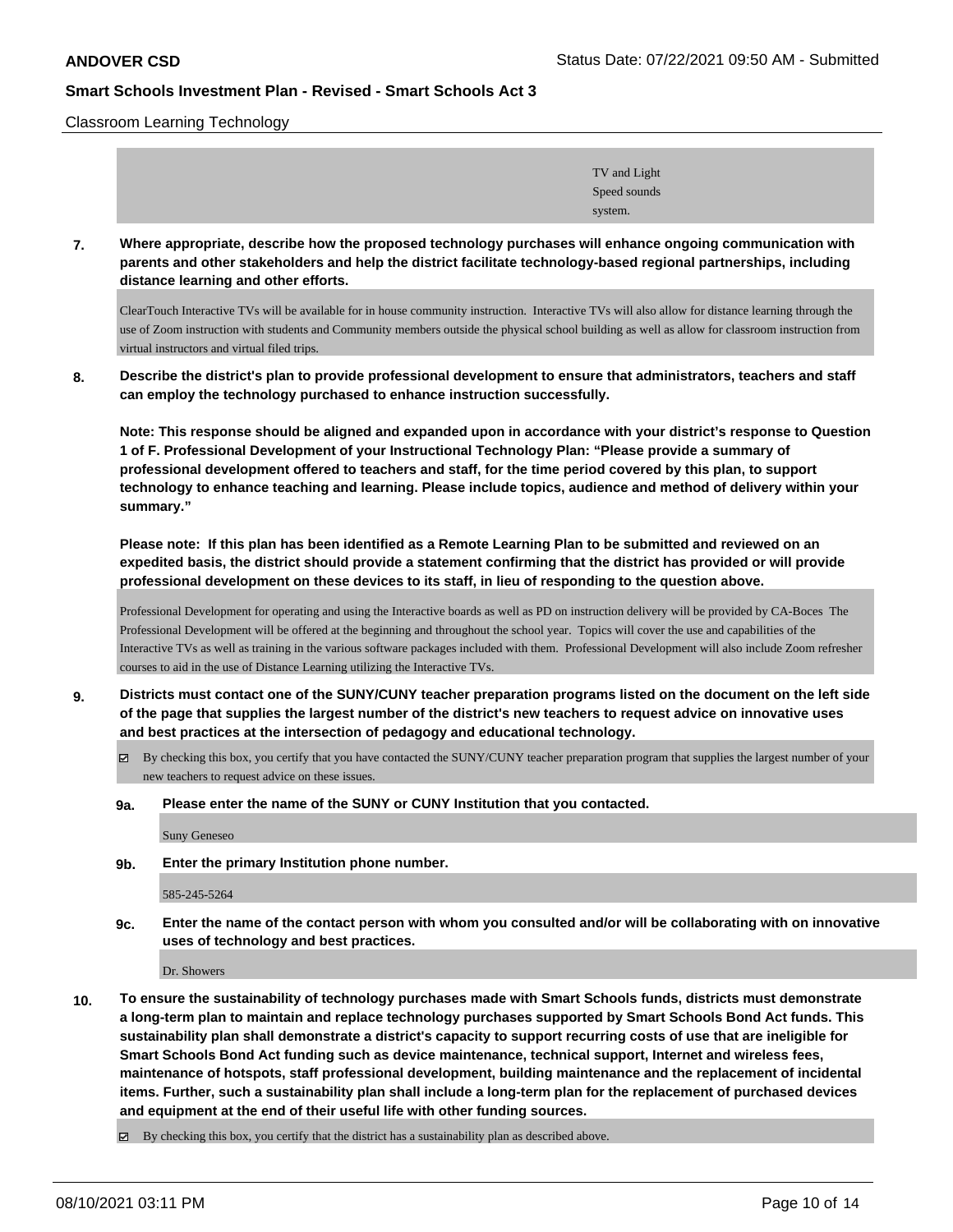Classroom Learning Technology

**11. Districts must ensure that devices purchased with Smart Schools Bond funds will be distributed, prepared for use, maintained and supported appropriately. Districts must maintain detailed device inventories in accordance with generally accepted accounting principles.**

By checking this box, you certify that the district has a distribution and inventory management plan and system in place.

**12. Please detail the type, quantity, per unit cost and total cost of the eligible items under each sub-category.**

| Select the allowable expenditure<br>∣type.<br>Repeat to add another item under<br>each type. | Item to be Purchased               | Quantity | Cost per Item | <b>Total Cost</b> |
|----------------------------------------------------------------------------------------------|------------------------------------|----------|---------------|-------------------|
| Interactive Whiteboards                                                                      | <b>Clear Touch Interactive tys</b> | 21       | 5.300.00      | 111,300.00        |
|                                                                                              |                                    | 21       | 5,300.00      | 111.300           |

### **13. Final 2014-15 BEDS Enrollment to calculate Nonpublic Sharing Requirement (no changes allowed.)**

|            | l Public Enrollment | l Nonpublic Enrollment | <b>Total Enrollment</b> | Nonpublic<br>l Percentage |
|------------|---------------------|------------------------|-------------------------|---------------------------|
| Enrollment | 318                 |                        | 0.00                    | 0.00                      |

### **14. If you are submitting an allocation for Classroom Learning Technology complete this table.**

|                          | Public School Sub-Allocation | <b>Estimated Nonpublic Loan</b><br>Amount<br>(Based on Percentage Above) | <b>Estimated Total Public and</b><br>Nonpublic Sub-Allocation |
|--------------------------|------------------------------|--------------------------------------------------------------------------|---------------------------------------------------------------|
| Interactive Whiteboards  | 111,300.00                   | 0.00                                                                     | 111,300.00                                                    |
| <b>Computer Servers</b>  | (No Response)                | 0.00                                                                     | 0.00                                                          |
| <b>Desktop Computers</b> | (No Response)                | 0.00                                                                     | 0.00                                                          |
| <b>Laptop Computers</b>  | (No Response)                | 0.00                                                                     | 0.00                                                          |
| <b>Tablet Computers</b>  | (No Response)                | 0.00                                                                     | 0.00                                                          |
| <b>Other Costs</b>       | (No Response)                | 0.00                                                                     | 0.00                                                          |
| Totals:                  | 111,300.00                   | 0                                                                        | 111,300                                                       |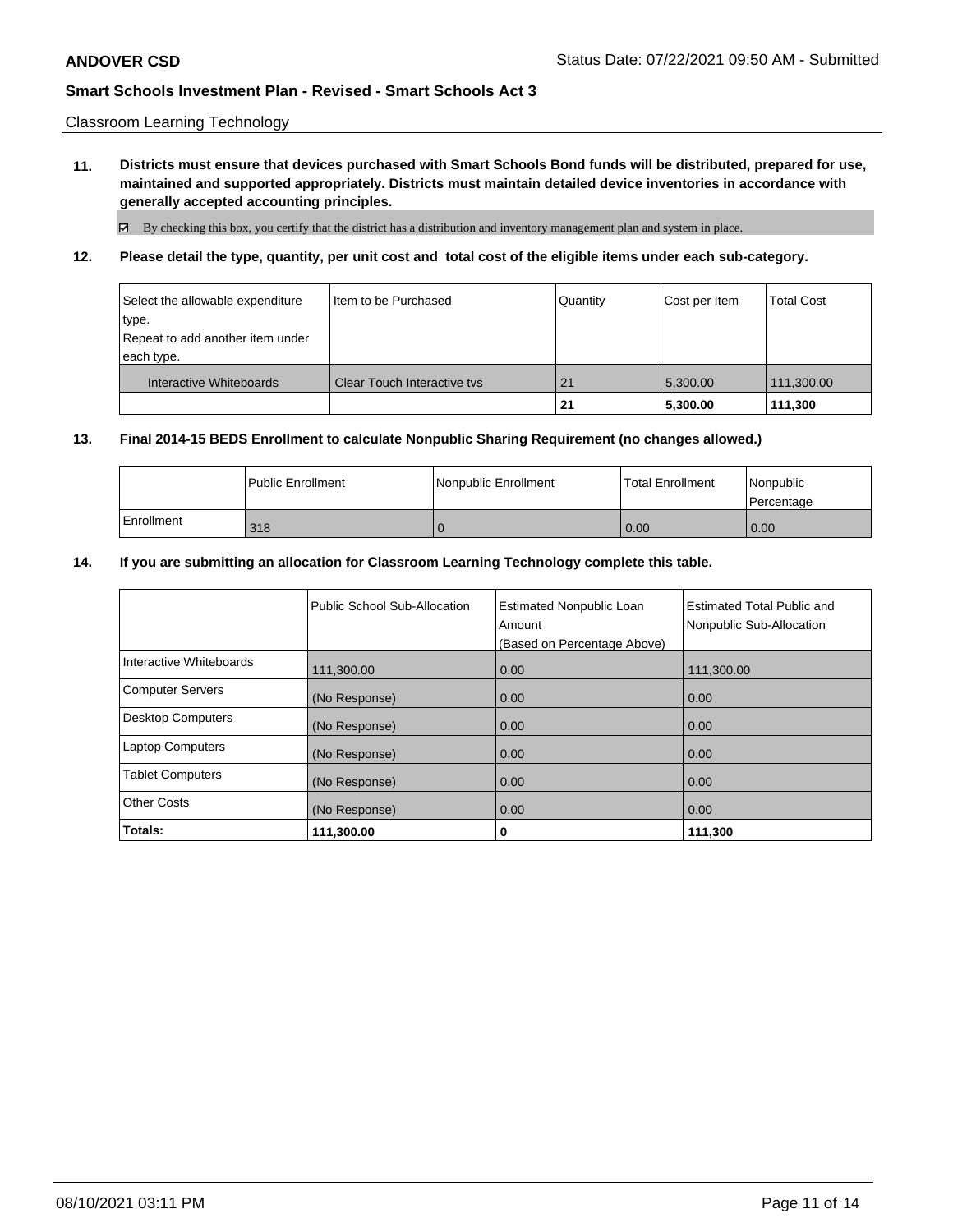#### Pre-Kindergarten Classrooms

**1. Provide information regarding how and where the district is currently serving pre-kindergarten students and justify the need for additional space with enrollment projections over 3 years.**

(No Response)

- **2. Describe the district's plan to construct, enhance or modernize education facilities to accommodate prekindergarten programs. Such plans must include:**
	- **Specific descriptions of what the district intends to do to each space;**
	- **An affirmation that new pre-kindergarten classrooms will contain a minimum of 900 square feet per classroom;**
	- **The number of classrooms involved;**
	- **The approximate construction costs per classroom; and**
	- **Confirmation that the space is district-owned or has a long-term lease that exceeds the probable useful life of the improvements.**

(No Response)

**3. Smart Schools Bond Act funds may only be used for capital construction costs. Describe the type and amount of additional funds that will be required to support ineligible ongoing costs (e.g. instruction, supplies) associated with any additional pre-kindergarten classrooms that the district plans to add.**

(No Response)

**4. All plans and specifications for the erection, repair, enlargement or remodeling of school buildings in any public school district in the State must be reviewed and approved by the Commissioner. Districts that plan capital projects using their Smart Schools Bond Act funds will undergo a Preliminary Review Process by the Office of Facilities Planning.**

**Please indicate on a separate row each project number given to you by the Office of Facilities Planning.**

| Project Number |  |
|----------------|--|
| (No Response)  |  |
|                |  |

**5. Please detail the type, quantity, per unit cost and total cost of the eligible items under each sub-category.**

| Select the allowable expenditure | Item to be purchased | Quantity      | Cost per Item | <b>Total Cost</b> |
|----------------------------------|----------------------|---------------|---------------|-------------------|
| type.                            |                      |               |               |                   |
| Repeat to add another item under |                      |               |               |                   |
| each type.                       |                      |               |               |                   |
| (No Response)                    | (No Response)        | (No Response) | (No Response) | 0.00              |
|                                  |                      | U             | 0.00          |                   |

**6. If you have made an allocation for Pre-Kindergarten Classrooms, complete this table. Note that the calculated Total at the bottom of the table must equal the Total allocation for this category that you entered in the SSIP Overview overall budget.**

|                                          | Sub-Allocation |
|------------------------------------------|----------------|
| Construct Pre-K Classrooms               | (No Response)  |
| Enhance/Modernize Educational Facilities | (No Response)  |
| <b>Other Costs</b>                       | (No Response)  |
| Totals:                                  | 0.00           |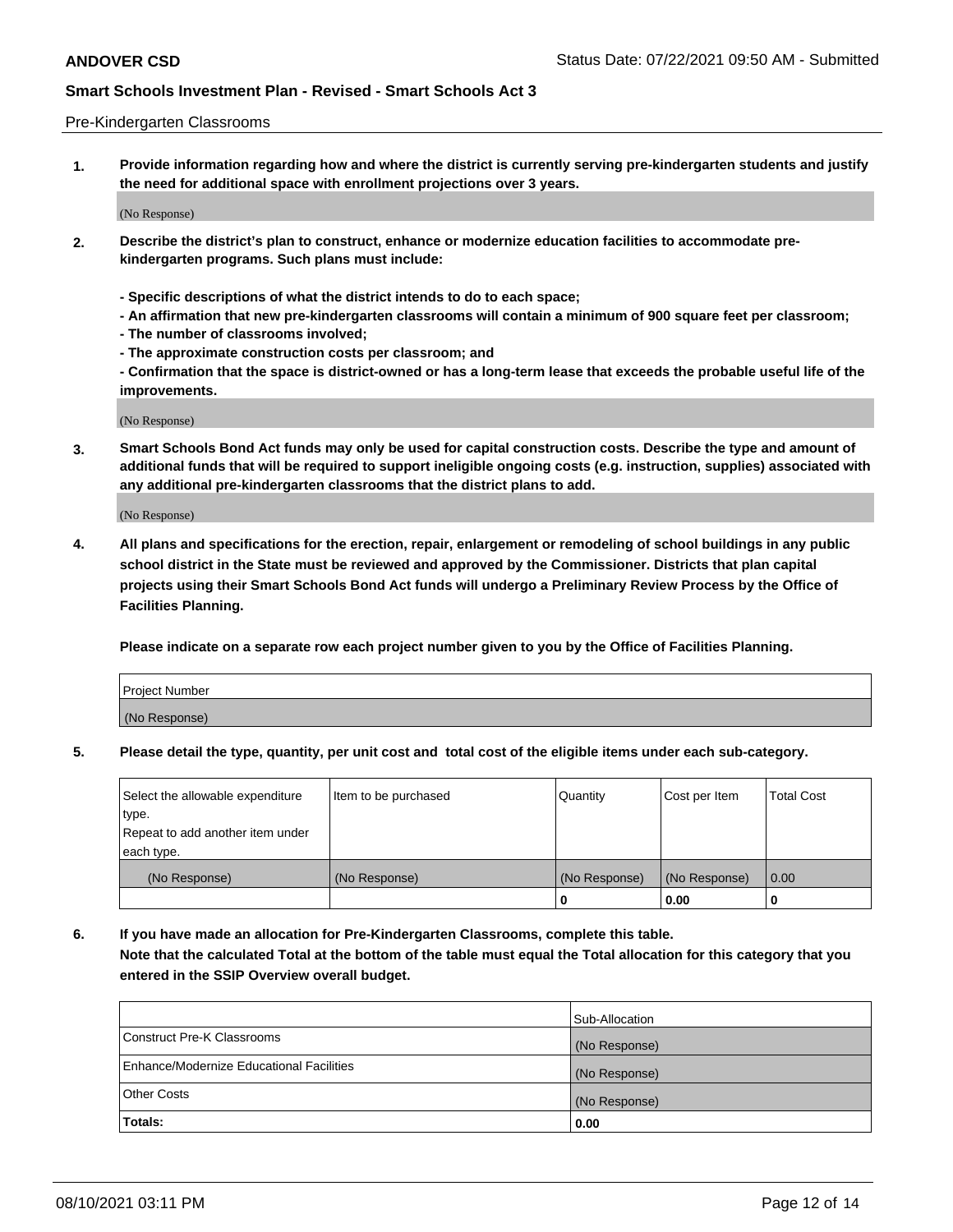Replace Transportable Classrooms

**1. Describe the district's plan to construct, enhance or modernize education facilities to provide high-quality instructional space by replacing transportable classrooms.**

(No Response)

**2. All plans and specifications for the erection, repair, enlargement or remodeling of school buildings in any public school district in the State must be reviewed and approved by the Commissioner. Districts that plan capital projects using their Smart Schools Bond Act funds will undergo a Preliminary Review Process by the Office of Facilities Planning.**

**Please indicate on a separate row each project number given to you by the Office of Facilities Planning.**

| Project Number |  |
|----------------|--|
|                |  |
|                |  |
|                |  |
| (No Response)  |  |
|                |  |
|                |  |

**3. For large projects that seek to blend Smart Schools Bond Act dollars with other funds, please note that Smart Schools Bond Act funds can be allocated on a pro rata basis depending on the number of new classrooms built that directly replace transportable classroom units.**

**If a district seeks to blend Smart Schools Bond Act dollars with other funds describe below what other funds are being used and what portion of the money will be Smart Schools Bond Act funds.**

(No Response)

**4. Please detail the type, quantity, per unit cost and total cost of the eligible items under each sub-category.**

| Select the allowable expenditure | Item to be purchased | Quantity      | Cost per Item | Total Cost |
|----------------------------------|----------------------|---------------|---------------|------------|
| ∣type.                           |                      |               |               |            |
| Repeat to add another item under |                      |               |               |            |
| each type.                       |                      |               |               |            |
| (No Response)                    | (No Response)        | (No Response) | (No Response) | 0.00       |
|                                  |                      | u             | 0.00          |            |

**5. If you have made an allocation for Replace Transportable Classrooms, complete this table. Note that the calculated Total at the bottom of the table must equal the Total allocation for this category that you entered in the SSIP Overview overall budget.**

|                                                | Sub-Allocation |
|------------------------------------------------|----------------|
| Construct New Instructional Space              | (No Response)  |
| Enhance/Modernize Existing Instructional Space | (No Response)  |
| Other Costs                                    | (No Response)  |
| Totals:                                        | 0.00           |